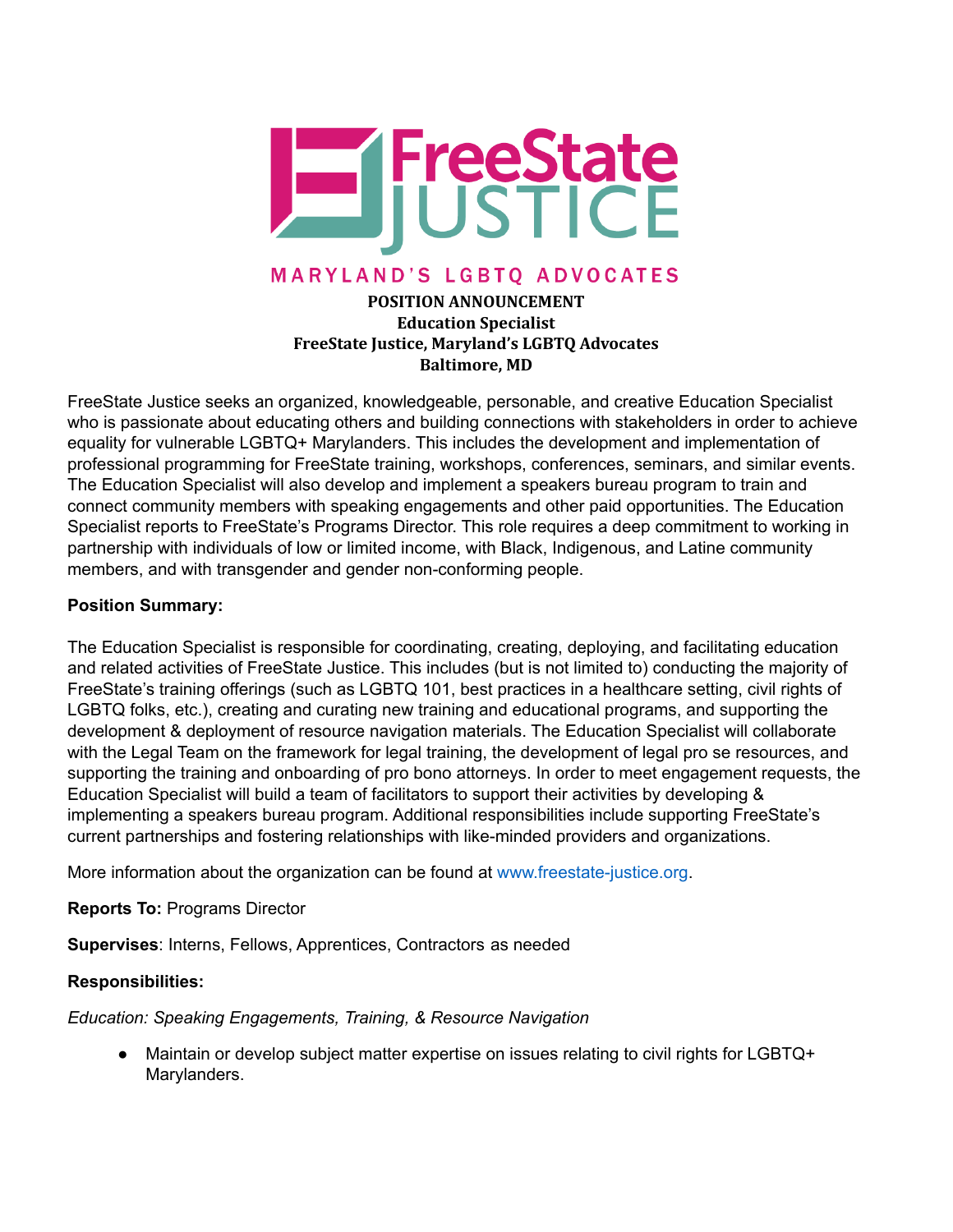- Coordinate, conduct, and create training, education programs, written resources, and other materials for providers and community members on various LGBTQ+ issues, including conducting teach-ins, presenting at meetings and webinars, and other community education.
- Staff conferences, seminars and similar training events while supporting other community outreach events, including on evenings and weekends, as needed.
- Support the preparation and submission of required grant reporting.
- Recruit, train, and supervise interns, volunteers, and community members for a speakers bureau.

## *Conferences and Seminars - Professional Program Coordinator*

- Scheduling and coordinating professional program planning meetings
- Prepare agendas, take minutes, & tracking action items
- Developing, collecting, and coordinating collateral materials
- Support logistics for speakers/panelists' presentations
- Develop, implement, and analyze conference-related surveys and evaluation

# *Partnerships, Assessments, Monitoring, and Evaluation*

- Support outreach efforts including identification of outreach opportunities, attending outreach events as needed, and maintaining records of activities.
- Support the development of partnerships with local officials, community-based organizations, nonprofit organizations, and civic organizations.
- Represent FreeState Justice at community meetings and events
- Work with the other staff members on an overall outreach and communications plan
- Ensure compliance, record keeping, and monthly reporting for outreach and education efforts

# Other Duties:

- Travel within the state is required by the position,
- Assist Programs Director with fund development, grant writing, and other activities as needed

# **Qualifications:**

- Experience working in partnership with individuals of low or limited income, with Black, Indigenous, and Latine community members, and with transgender and gender-non-conforming people.
- At least two years of experience in creating and implementing training programs, seminars, and conferences, particularly in a nonprofit setting
- Maryland-based candidate is preferred
- A least two years of professional public speaking, ideally with experience in adult facilitation/learning
- Ability to manage and delegate tasks to others, including interns, attorneys, directors, and others as needed
- Enjoys making connections with people and connecting individuals to one another
- Experience with and ability to engage stakeholders with different levels of education and professional experience.
- Strong writing skills.
- Strong presentation design skills.
- Highly organized and consistent across responsibilities.
- Collaborative and flexible attitude, with a heavy dash of grit, and a sense of humor